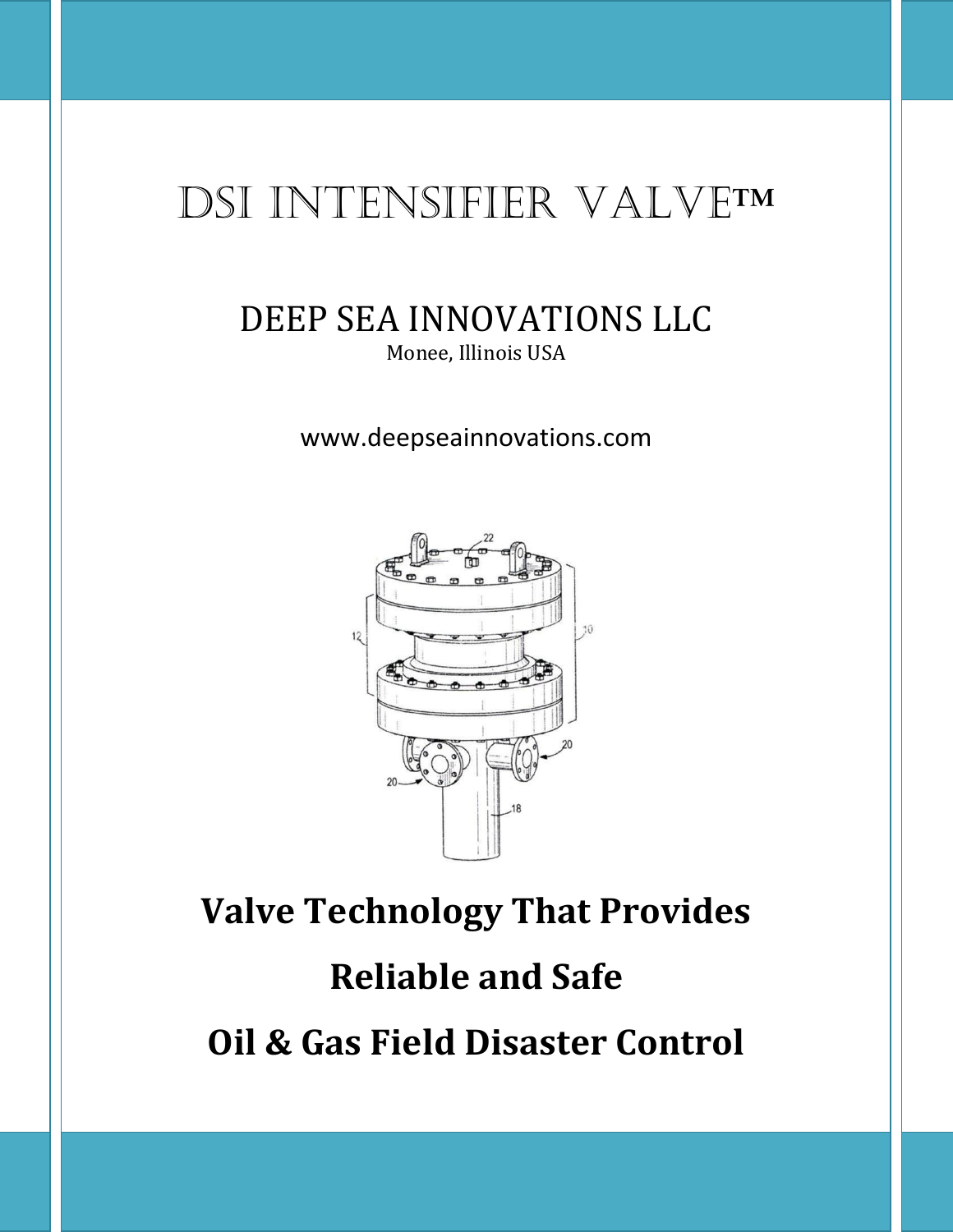## DSI INTENSIFIER VALVE™

#### **Table of Contents**

|--|

|--|--|--|--|

#### **DSI Intensifier Valve™ Uses**

|--|

|--|--|

Deep Sea Innovations LLC Monee, Illinois USA

Website: [www.deepseainnovations.com](http://www.deepseainnovations.com/) Email: deepseainnovations@gmail.com

September-2016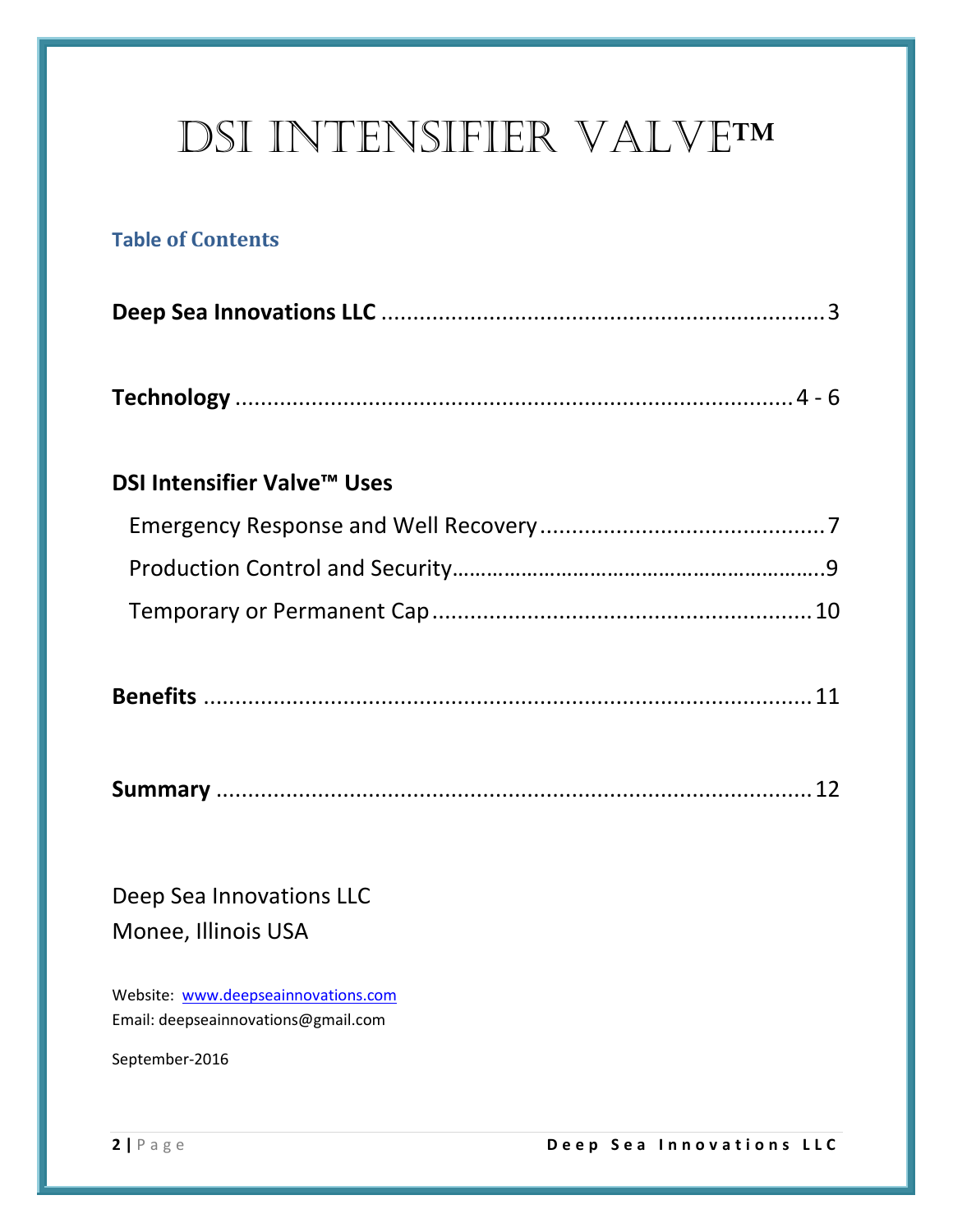## Deep sea innovations llc

**Deep Sea Innovations LLC** developed its valve technology, The Intensifier Valve™, (U.S. Patents 8,485,261 & 8,826,990) in response to leak disasters occurring in the oil and gas fields worldwide, such as the one experienced in the Gulf of Mexico in 2010. This situation presented a need for a quick, reliable and cost savings response.

The Intensifier Valve™ has only one moving part which is not connected to any other part. With the valve's simplicity of design, a high level of reliability in performance is assured. This technology has no practicable limit to the depth of the ocean (surface to 30,000 feet) at which it can operate:

- For shallow water sites, accumulators can be employed to operate the valve to close and to re-open a well.
- At greater depths the ambient hydrostatic pressure of the ocean can be used in a first cycle of closing and opening the well and accumulators can subsequently be employed.

The Intensifier™ valve has multiple applications in oil and gas fields:

- Emergency Response and Well Recovery During Exploration
- Production Control and Security
- **•** Temporary or Permanent Cap

The basic valve is compact with dimensions of approximately 41 inches in width x 76 inches in height and with a weight of approximately 6 tons. For a given well pressure, the valve will remain compact regardless of the need for deeper deployment.

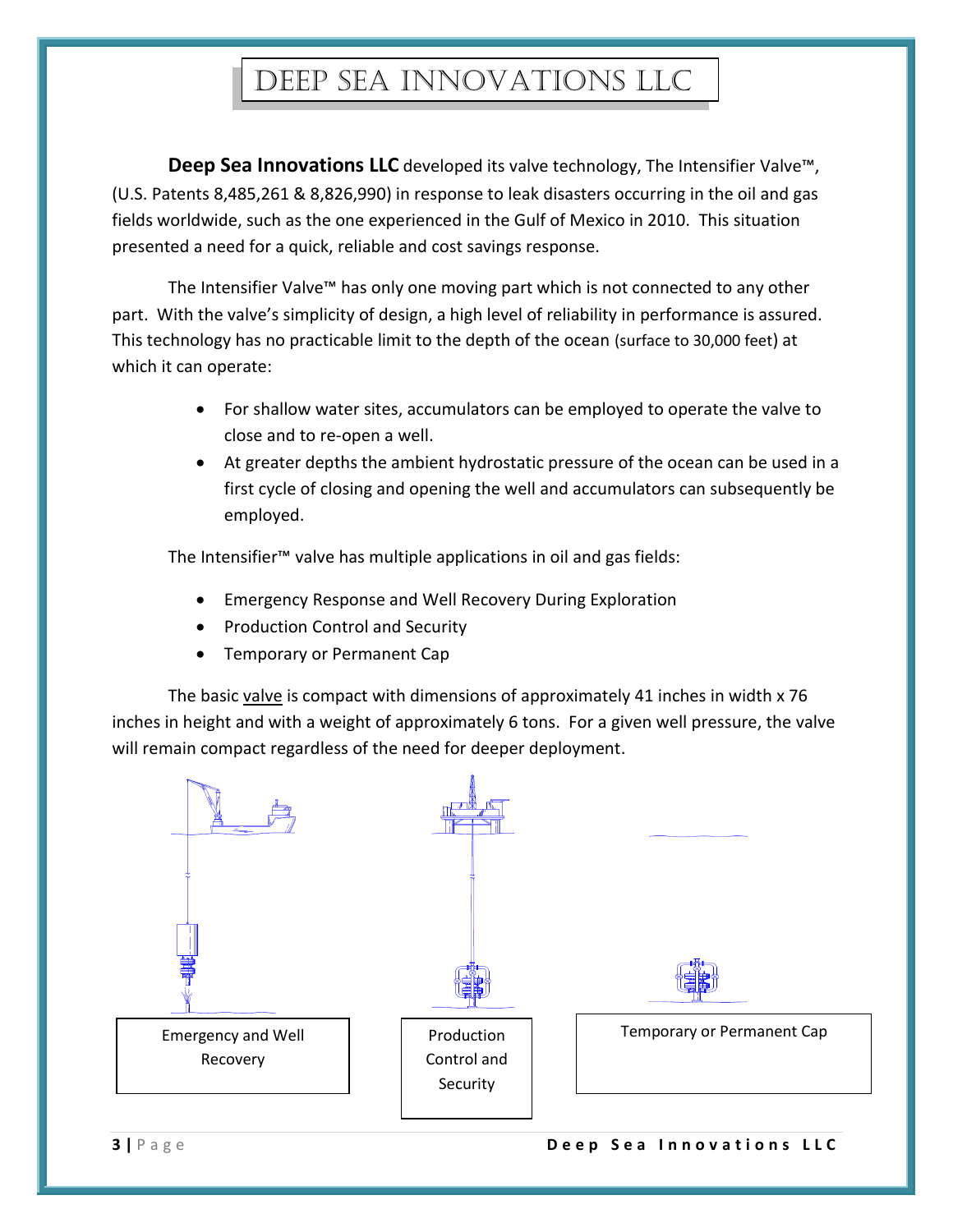#### technology



**The DSI Intensifier Valve™ in Figure.1 is shown in perspective and in Figure 2 in cross section.**

- The upper portion (10) of the valve defines a sealed chamber (12) which contains at least a portion of the movable piston-like member (14). An arm (16) of piston (14) will move within the engagement cylinder (18) positioned below sealed chamber (12). Vent openings (20) extend from and are positioned symmetrically about engagement cylinder (18).
- The general operation of the valve, whether in deep or in shallow water conditions, includes opening upper valve (22) to let in ambient water or hydraulic fluid from an accumulator to pressurize the upper portion (24) of the sealed chamber (12). Upper valve (22) can control the rate of flow into upper portion (24) of sealed chamber (12). The closing of the valve can be accomplished within the industry approved (API) time requirements. The pressurized upper portion (24) of sealed chamber (12) will exert a force onto the head (26) of piston (14) and cause piston (14) to move downwardly wherein arm (16) of piston (14) moves downwardly within engagement cylinder (18) closing vent openings (20).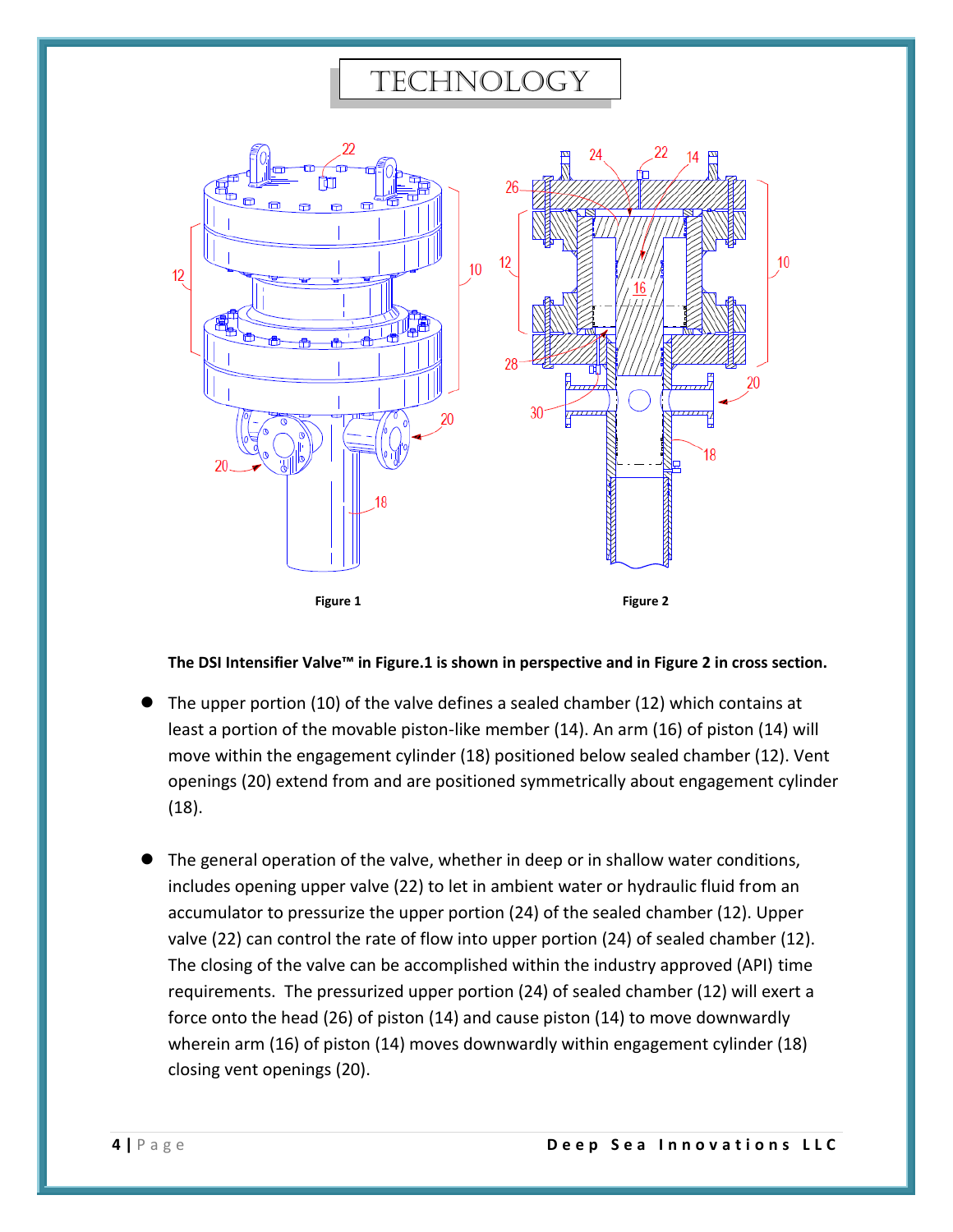## technology

- Seals are positioned about head (26) maintaining a sealed condition between upper portion (24) of sealed chamber (12) and lower portion (28) of sealed chamber (12). Seals are also positioned on arm (16) sufficiently spaced apart to provide sealing between vent openings (20) and lower portion (28) of chamber (12). These seals can also be strategically positioned in the interior sidewalls of engagement cylinder (18). Whether the seals are positioned on arm (16) or on the interior of sidewalls of engagement cylinder (18), these seals maintain the lower portion (28) of chamber (12) sealed from vent openings (20). With arm (16) in a closed position, head (26) of piston (14) is positioned in a lower portion of chamber (12) (as seen by dashed lines for head (26)) creating a sealed lower portion (28) of the chamber (12).
- The valve can be reopened from a closed position with opening lower valve (30) and leaving upper valve (22) open. Again, depending on the depth of operation and the pressure needed, the ambient ocean or hydraulic pressurized fluid from an accumulator will be let in through lower valve (30) to exert a pressure within the lower portion (28) of sealed chamber (12). The pressure brought in through lower valve (30) exerts a force on the underside of head (26) of piston (14) and pressure from the oil or gas from the well may be used, if the conditions so dictate, to exert a force on arm (16) of piston (14). The upward force exerted on piston (14) causes piston (14) to rise and arm (16) moves above vent openings (20) thereby opening the vent openings (20). Subsequent, successive opening and closing of the valve can be accomplished with using accumulators secured to upper valve (22) and lower valve (30).
- This valve is scalable and capable of providing very high levels of closure force. It can be demonstrated by the following example: a 24 inch diameter head (26) has a surface area of approximately 452.4 square inches. A pressure of 2500 psi brought through upper valve (22) will cause a force of approximately 1,131,000 pounds to be exerted on arm (16). With arm (16) having a diameter of 9 inches has a surface area of approximately 63.6 square inches which would thereby exert a closure force of approximately 17,783 psi on the well. By merely scaling the dimensions of the valve components this valve technology permits a user to customize the valve to provide adequate safety margins for operation and protection of their well.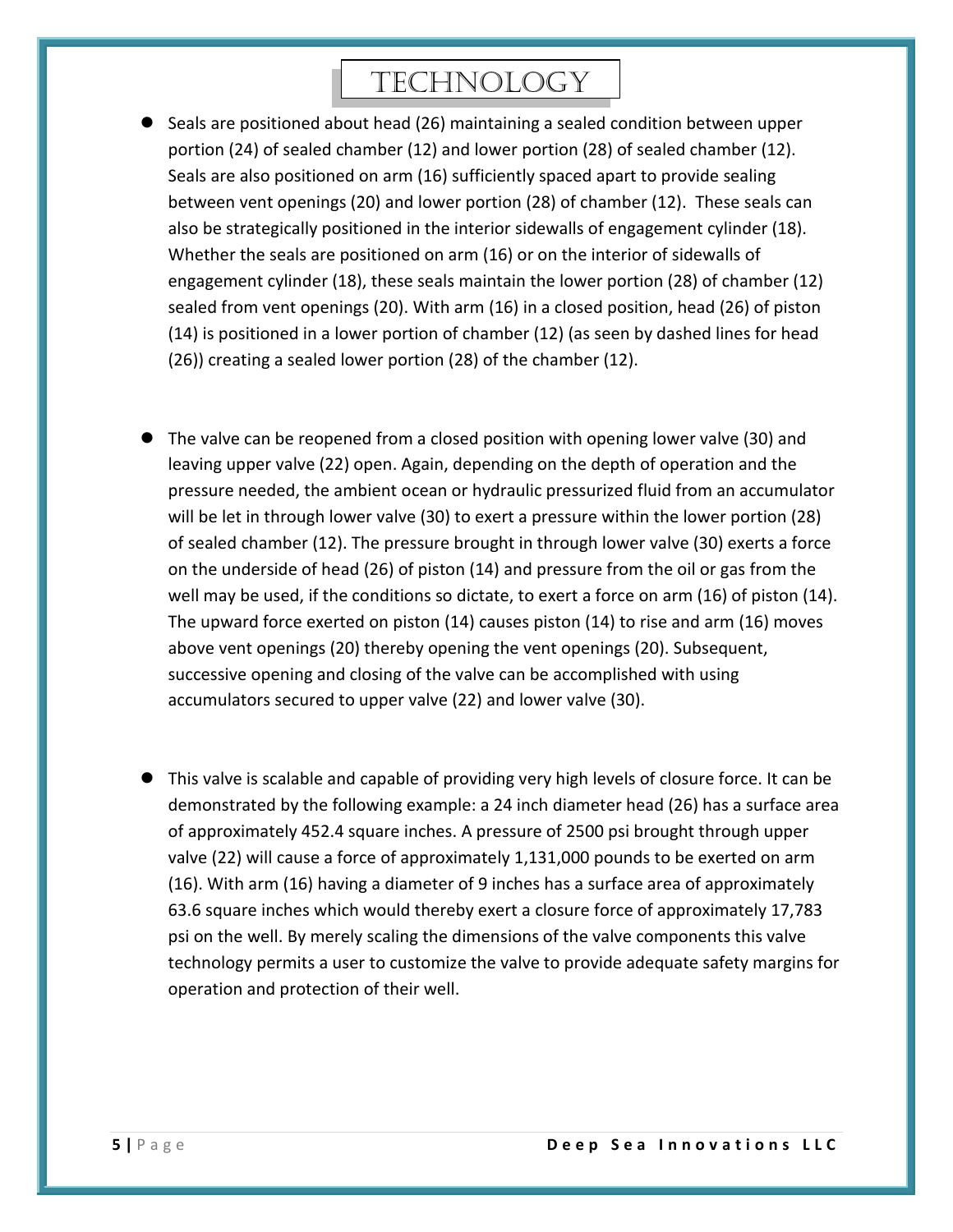- Technology has been reviewed by PhD and Professional Engineers who have concluded this valve is the solution for closing and subsequent reopening of oil and gas wells in both shallow and deep water environments.
- The valve has been **Computational Fluid Dynamically (CFD)** analyzed such that the valve can be successfully guided to the leak outlet source through a 5000 gallon per minute leak flow. The valve's scalable closure force can close relatively low well pressures to higher well pressures of 30,000 psi and greater as needed.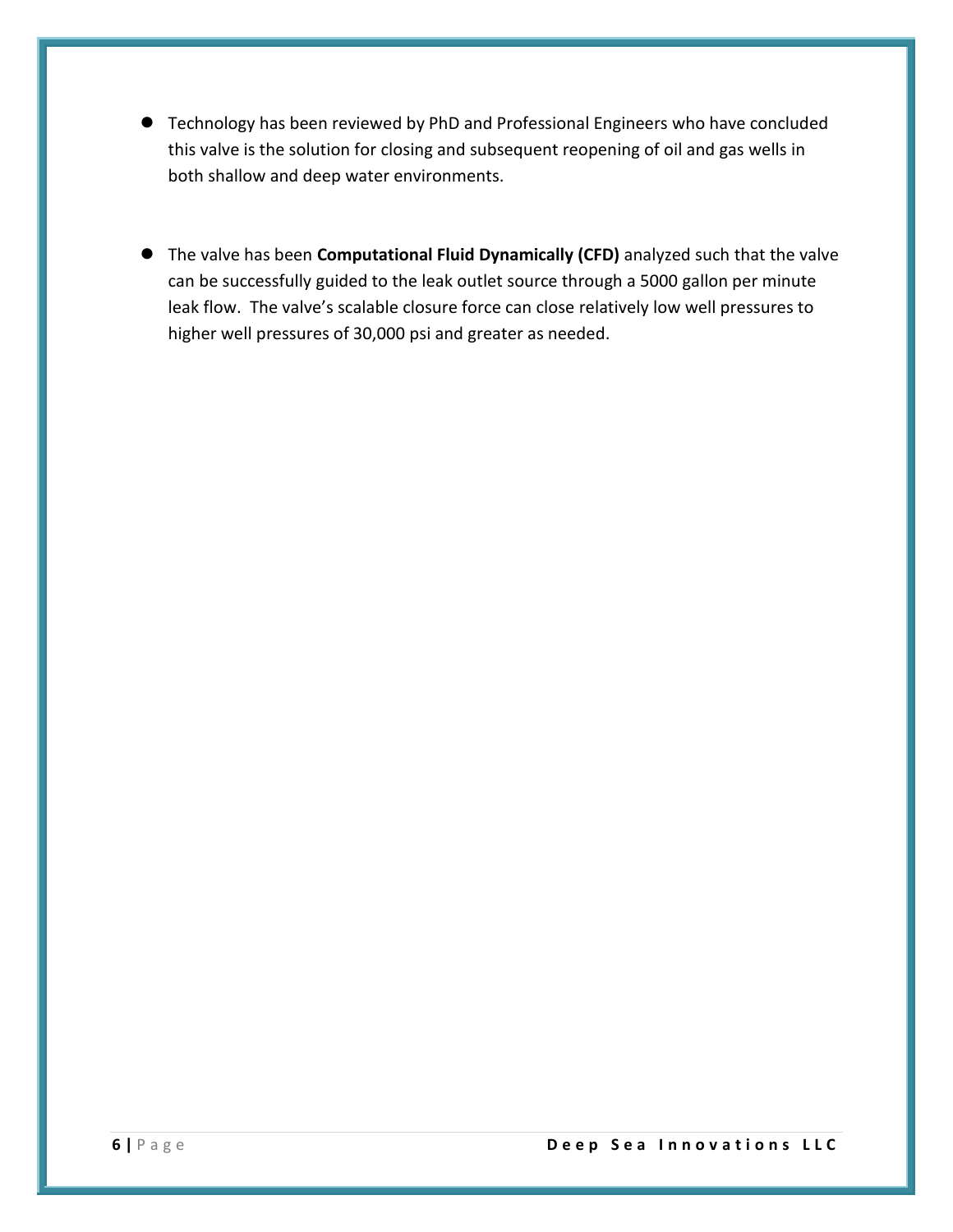### DSI INTENSIFIER VALVETMUSES



EMERGENCY RESPONSE AND WELL RECOVERY

In **Figure 3**, the DSI Intensifier Valve™ is being lowered to close a leak outflow source that may have occurred from an occurrence of any number of events, at the time of exploration or while in production:

- The well itself
- Manmade, whether intentional or unintentional
- Weather related
- Platform control system failure

When a leak occurs, the valve is lowered into position over the leak outflow source and the engagement cylinder (18) with suitable adaptable engagement configuration engages the leak outflow source allowing oil or gas to flow out of the vents (20) in a symmetric pattern. This flow out of vents (20) provides stability in the lowering of the valve into engagement position. This closure technology is also applicable for closing a failed blowout preventer.

A weight is shown secured to the valve to provide additional resisting inertia to assist the valve to confront the force of the exiting oil or gas force exiting the well. In the alternative the valve can be secured and lowered on a drill string to provide additional resisting inertia. If it is contemplated to reopen the well, the valve can be easily pre-connected to a manifold which will direct the oil or gas around the valve back toward the surface with the manifold s secured to a conduit.

With the leak flow source positioned within the engagement cylinder (18), in this example, the valve is ready to move to a closed position. The chamber of the valve is pressurized and the piston with its associated arm (16) moves downwardly. The pressurization can be generated by ambient water or in circumstances, such as shallow water depth, by accumulators. A leveraging of the force applied to the piston head (26) is transmitted to the smaller dimensioned arm (16). The arm (16) moves within the engagement cylinder (18) and closes the vent openings (20) from which the oil or gas is escaping.

The lower portion of the engagement cylinder, in some circumstances, may be flared and the bottom edge of the same beveled, all in the interest of easily receiving the leak outflow source. Application of flanges and mandrels among other configurations can be utilized as well. The valve can be adapted to meet the client's needs such that, for example, the valve can be configured to adapt to connect an H4 connector or be used with a packer for connection to a damaged leak outflow source.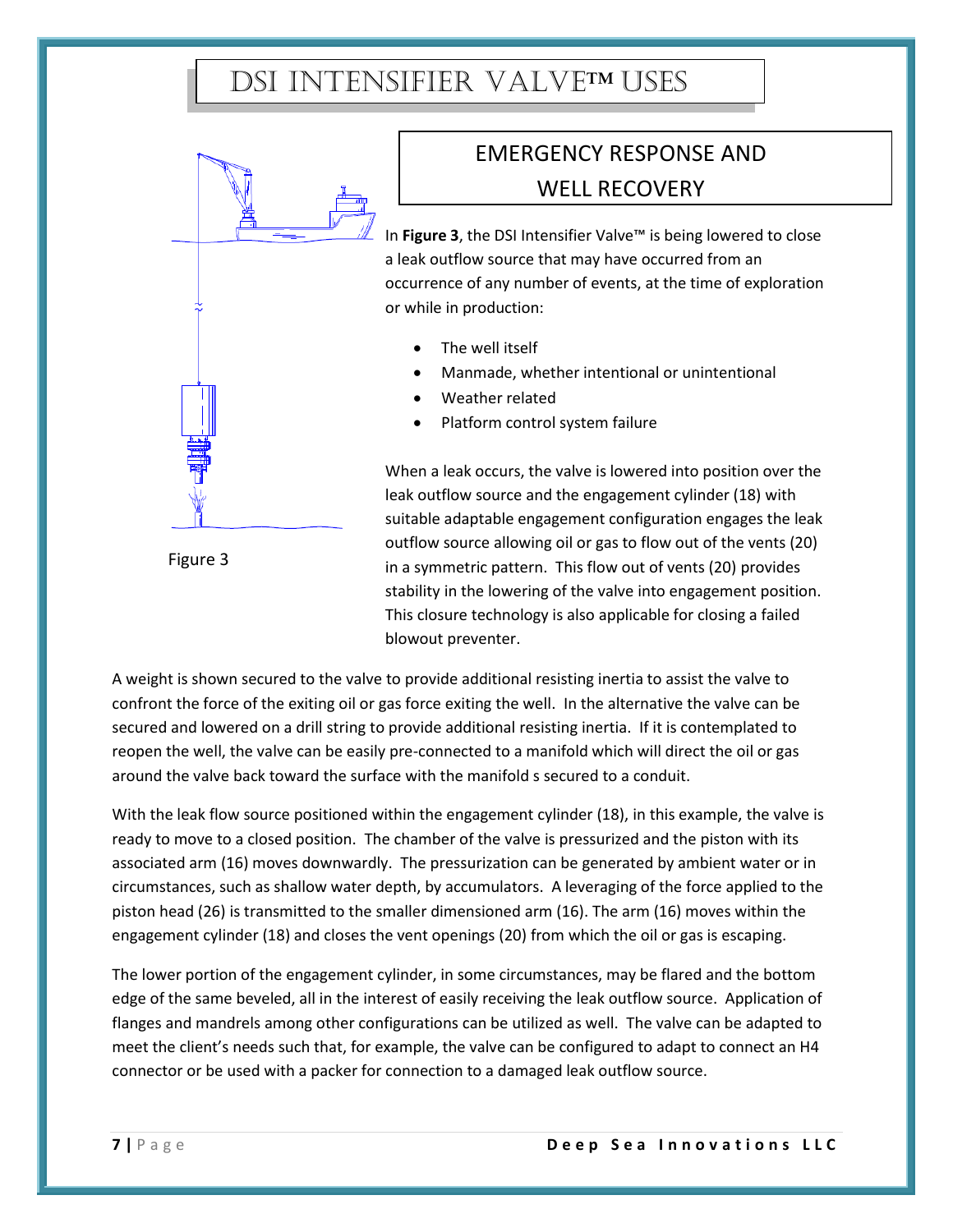With the leak closed, the operator may choose to weld the perimeter of the engagement cylinder to the leak outflow source thereby securing the valve to the leak outflow source. With the well closed, the manifold can then be connected to the surface with conduit connected to the manifold. At that time the valve can be reopened the well is then placed back into production. In the alternative, the operator may elect to top kill the well through the valve.

This process of closing a leak outflow source can be completed in a relatively short period of time thereby eliminating large losses of oil or gas and damage to the environment. This technology provides the operator the ability to thereafter re-open the well for production or kill the well.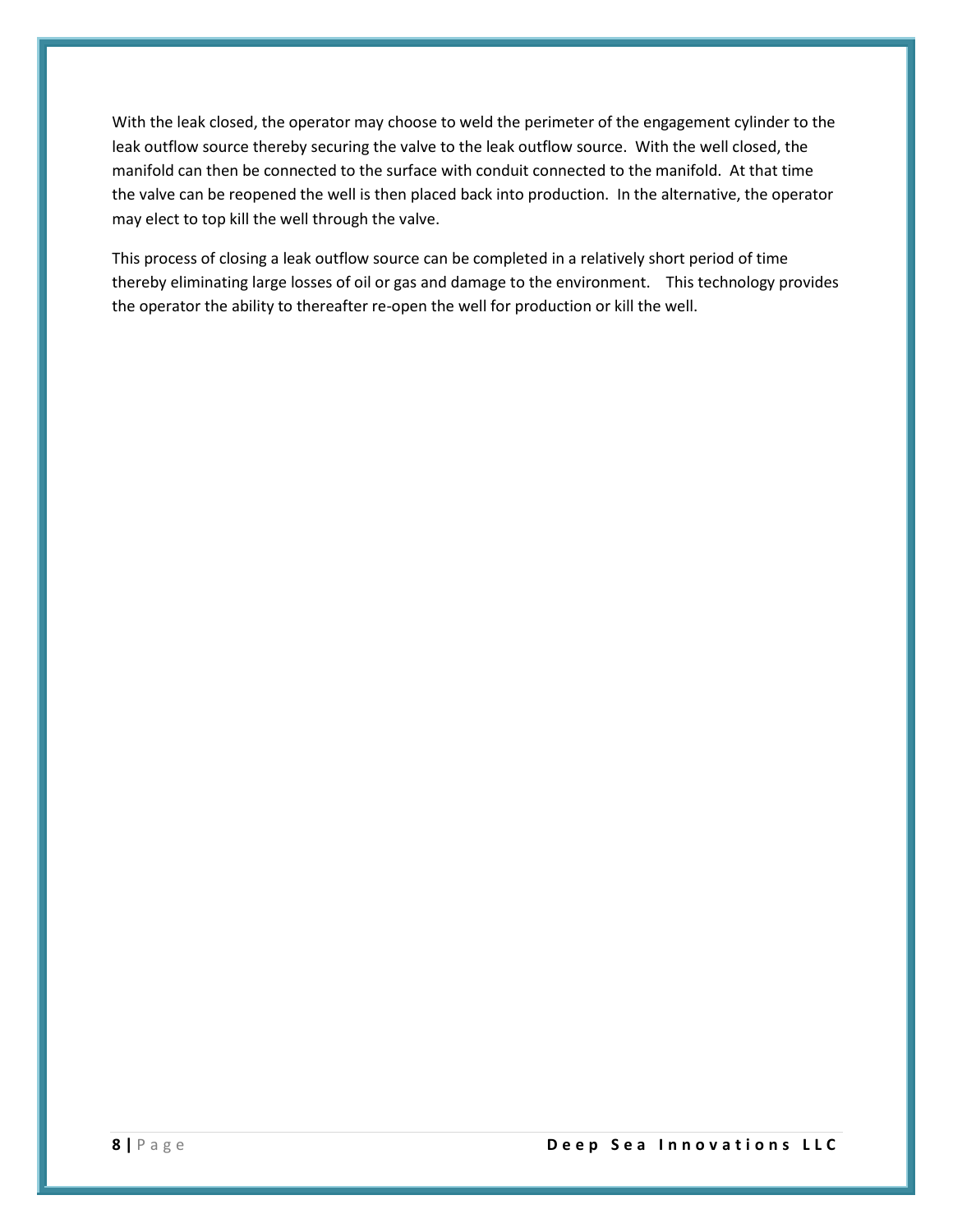### DSI INTENSIFIER VALVE™ USES

#### PRODUCTION CONTROL and SECURITY

In **Figure 4**, the DSI Intensifier Valve™ is positioned to operate at the well head for production. The valve provides protection should an unfortunate event occur and at the same time permit easy opening and closing of the well as needed without the danger of leaks or damage to the well.

- If the well infrastructure has been severely damaged and/or conduits are dislocated, the well can be safely closed and later reopened with repairs or replacements to the well being made.
- Three way ball valves are positioned within the piping of the manifold.
- Additional flanged access connections can be provided to the engagement cylinder.

In shallow waters accumulators can be used to operate the valve for particularly high pressured wells and for repetitive cycling of the valve. In deeper water environments, ambient ocean pressures can be used to initially cycle the valve between opened and closed positions. For subsequent cycling of the valve accumulators would be employed.



#### Figure 4

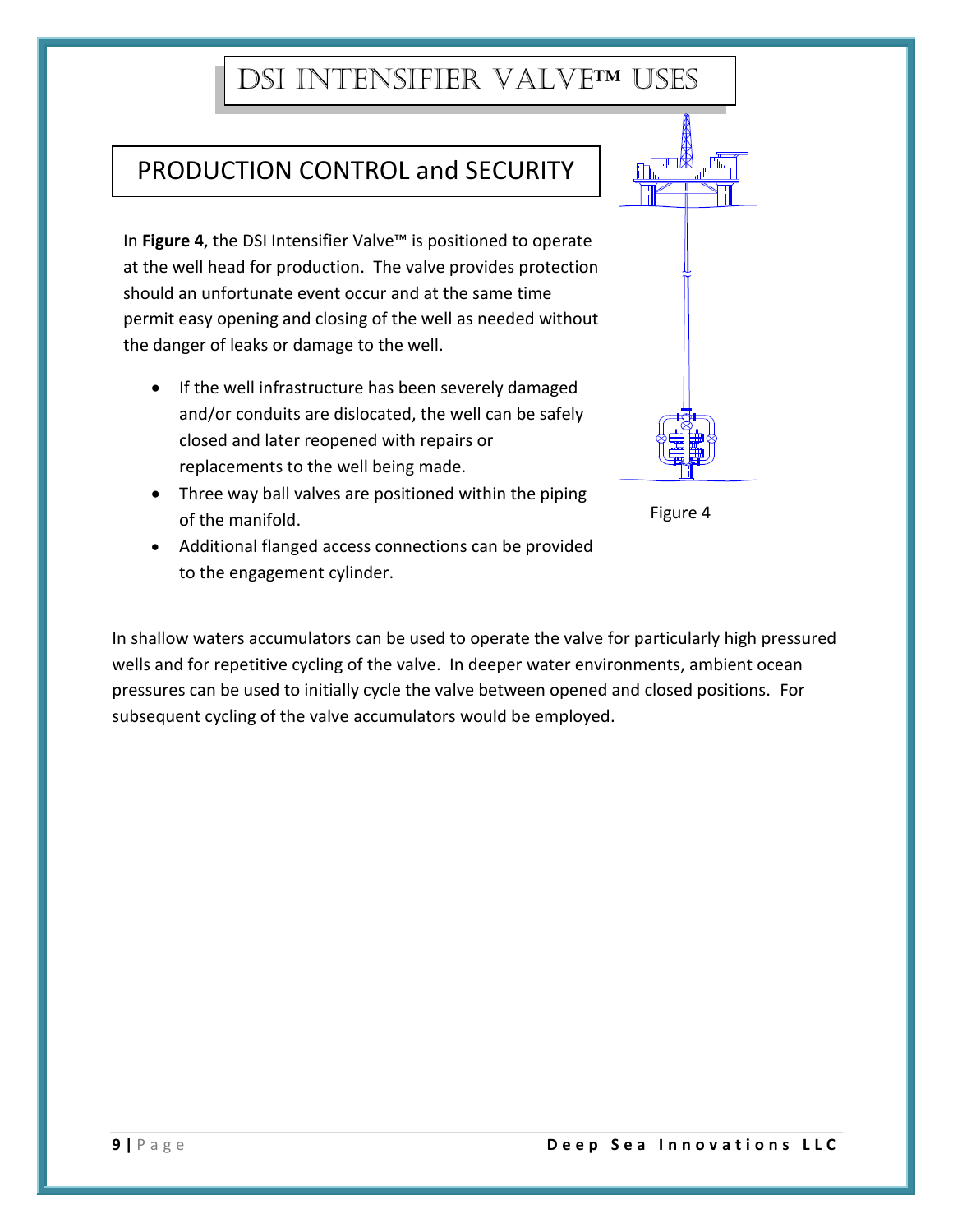#### DSI INTENSIFIER VALVE™ USES

#### TEMPORARY or PERMANENT CAP

In **Figure 5**, the DSI Intensifier Valve™ is positioned on the well head. The valve was installed, either at the time of production or at a time the operator decided to shut down production.

With the valve in position, it can be closed, shutting off flow of gas or oil from the well either permanently or temporarily. The valve permits the operator to cement the well through the valve and the valve can then be used as a back-up closure or check valve to the closed well

The valve can remain onsite and used as a production valve at any time the valve is later re-opened and the well is put back into production.



Figure 5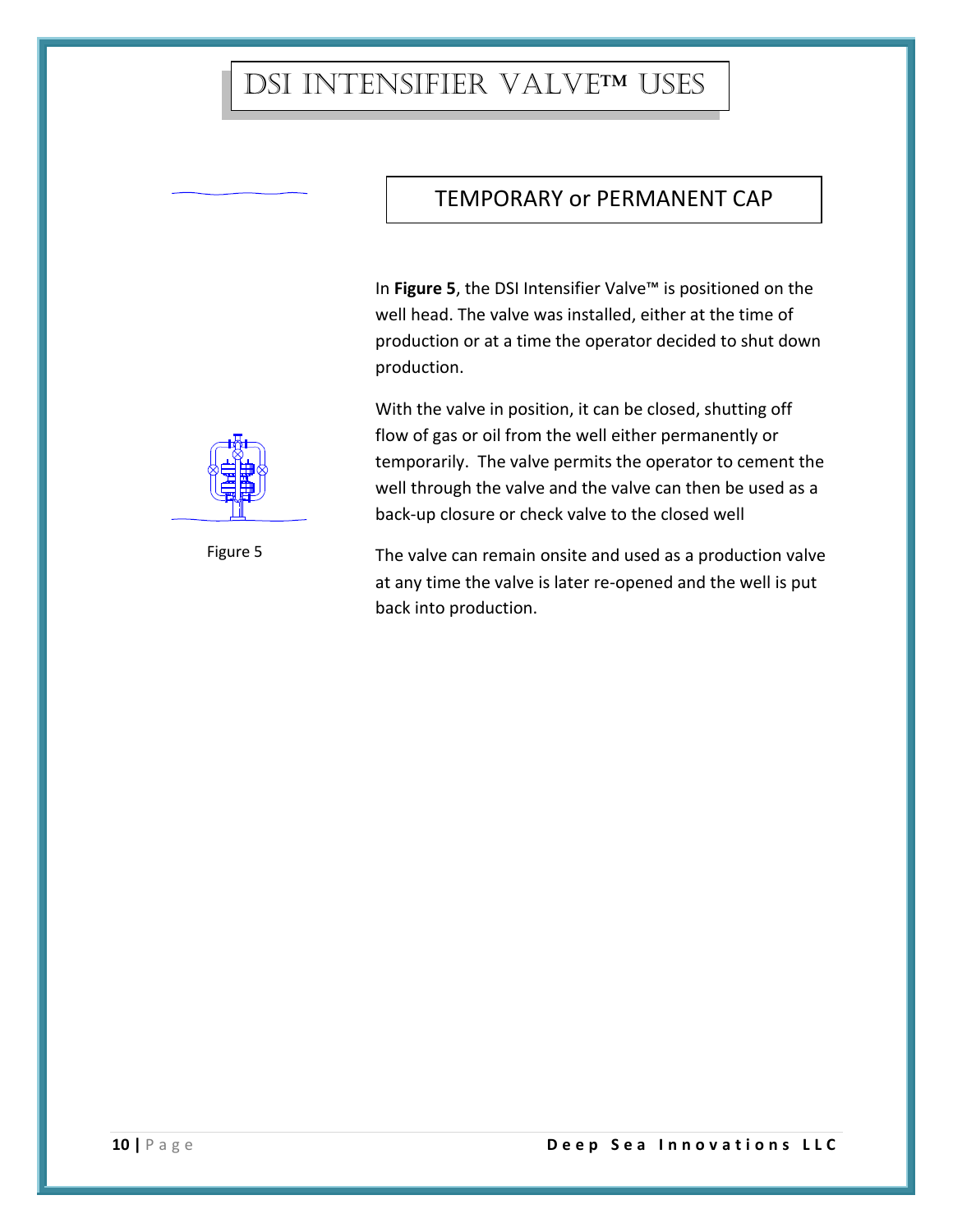#### **BENEFITS**

- **Lowers well exploration and production costs** in terms of savings in insurance premiums and/or safety protection programs. **The Intensifier Valve™** provides the oil and gas industry the ability to protect their wells quickly and seamlessly at their platforms
- **Eliminates capital costs** by avoiding the need to drill kill wells to stop a leak and the need to drill a replacement well should the leaking well have maintained operability
- **Prevents incurring an economic disaster** from the payments of governmental imposed fines because of environmental leak damages
- **Versatility** with the valve being able to service all three phases of the well's life: exploration, production and capping
- **Reliability** of the **Intensifier Valve™**, with the simplicity of the design of only one moving part unconnected to any other part of the valve and the ability to selectively operate the valve with ambient water pressure.
- **Multiple concurrent shutdowns are now possible** should unwanted events occur to multiple wells at the same time, all wells can be easily shutdown with this affordable technology; each well can now be fitted with its own valve
- **Environmental Protection** from manmade, accidental or intentional actions, or from environmental destructive forces originating from natural occurrences, in water environments
- **No damage to the well** with repeated openings and closings of the well
- **Portability** based on the **Intensifier Valve™** convenient compact size and weight, it can be easily transported to and stored at the site. Dimensions are approximately 41 inches wide x 76 inches high, with a weight of approximately 6 tons. For a given well pressure, the valve will remain compact regardless of the need for deeper deployment.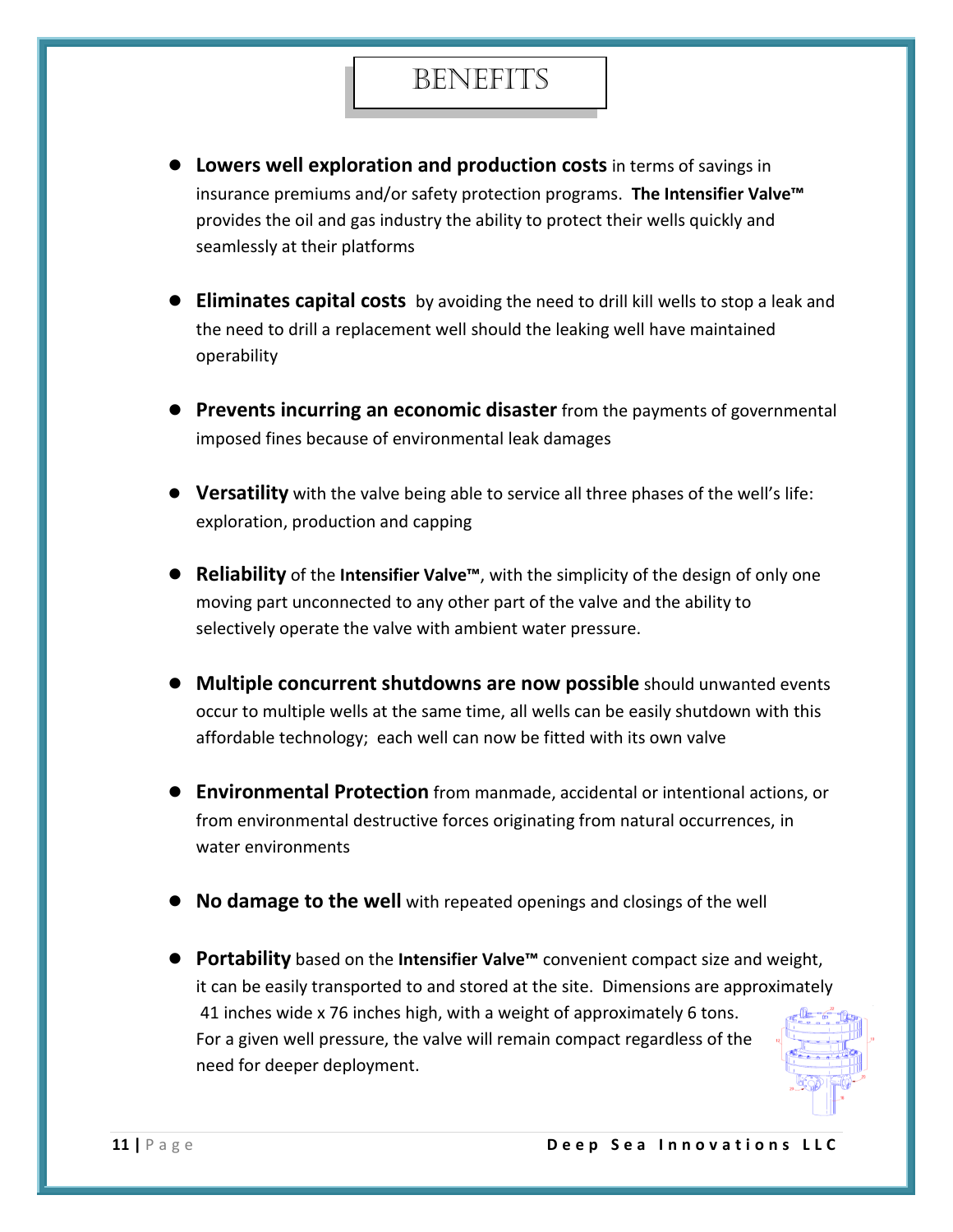#### **SUMMARY**

The DSI Intensifier Valve™ is versatile and can protect and service all three (3) phases of the well's life: exploration, production and capping.

With the DSI Intensifier Valve™ present at the time of exploration, the operator is insulated from the numerous potential incidents that may occur during the drilling phase. The operator can be reassured a leak could be closed quickly and the well reopened when desired.

Once the drilling has been completed and the well is ready for production, the blow out preventer is removed from the site; the DSI Intensifier Valve™ can be installed at the well head to be an on-line production control and security valve.

The DSI Intensifier Valve™ can also be placed on site of a production well to insure against any failure or disaster occurring during production. The valve can be lowered and installed quickly should an unfortunate event occur and permit the operator to reopen the well when desired, avoiding the need to drill any kill or replacement well.

Finally, with the valve in position, it can be closed, capping off the flow of gas or oil from the well either permanently or temporarily. The valve further provides the operator the ability to cement the well through the valve and have the valve provide a redundant check valve function. The valve can then be available as a production valve should the well be later placed back into service.

Operators of multiple wells can be assured that having a valve available for each platform provides them a strategy to avoid a disaster striking one or multiple wells at the same time.

The simplicity of the valve's construction, with the one moving part unconnected to any other part of the valve, provides a design of maximum reliability of performance at any depth. The valve also provides the versatility of using ambient water pressure to operate the valve in selected operations.

The scalability of the valve provides ease in operation from shallow depths to the deepest reaches of the ocean of over 30,000 feet, as well as, providing the needed stopping forces to close any well in the oil or gas fields.

The valve will bring great cost savings with its use in all three phases of the well. Expenses related to disaster insurance or safety protection programs can be greatly reduced or eliminated. Should a leak occur, the cost of closing and securing the well will be greatly reduced. With the valve's quick response capability the valve minimizes the loss of oil or gas which would otherwise contribute to the spill or leak. Additionally, the valve avoids